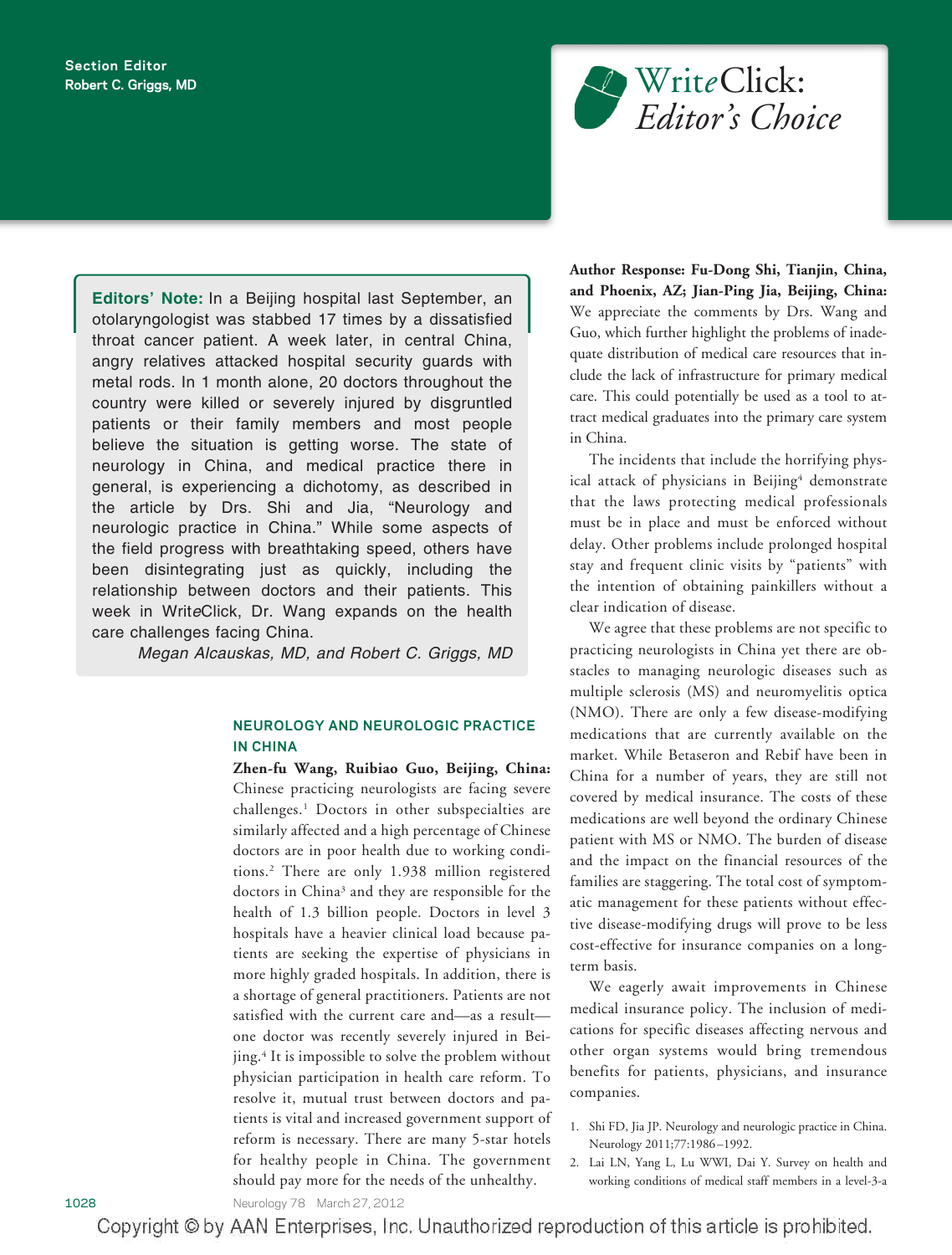comprehensive hospital in Beijing. Modem Hosp Manag  $2011:3:58 - 60.$ 

- 3. Ministry of Health. 2006 China Human Resources for Health Report. Beijing: Peking Union Medical Press; 2007.
- 4. Ministry of Health. Strongly condemned crimes of attacking health personnel. Available at: [http://www.moh.gov.](http://www.moh.gov.cn/publicfiles/business/htmlfiles/mohbgt/s3582/201109/52942.htm) [cn/publicfiles/business/htmlfiles/mohbgt/s3582/201109/](http://www.moh.gov.cn/publicfiles/business/htmlfiles/mohbgt/s3582/201109/52942.htm) [52942.htm.](http://www.moh.gov.cn/publicfiles/business/htmlfiles/mohbgt/s3582/201109/52942.htm) Accessed January 6, 2012.

Copyright © 2012 by AAN Enterprises, Inc.

# **VISION FOR A DIGITAL FUTURE: GETTING PERSONAL**

**Todd J. Janus, Des Moines:** I thank the Editors for the strides they have made in advancing journals into the digital age.1 The real missing link is integration with other programs such as Papers 1.x or Evernote. I would like to see the ability to tag and transport papers into these other programs. Currently, I have to go online and download the paper, then transfer it into these programs.

**Author Response: Patricia K. Baskin, St. Paul; Robert A. Gross, Rochester, NY:** We appreciate your excellent suggestion about providing ways to incorporate articles into personal collections using other programs. We plan to include this feature in the next iteration of the journal's app for the iPad and on our Web site. In the interim, it may be useful for readers to know that they can collect articles from *Neurology*® in personal folders now available on www.neurology.org.

Copyright © 2012 by AAN Enterprises, Inc.

1. Baskin PK, Gross RA. Vision for a digital future: getting personal. Neurology 2012;78:2–3.

## **CORRECTION**

### **Variant ataxia-telangiectasia presenting as primary-appearing dystonia in Canadian Mennonites**

In the article "Variant ataxia-telangiectasia presenting as primary-appearing dystonia in Canadian Mennonites" by R. Saunders-Pullman et al. (*Neurology*® 2012;78:649 – 657), there is an error in the author list. The fifth author's name should read K. Nakamura. The authors regret the error.

*Author disclosures are available upon request (journal@neurology.org).*

Neurology 78 March 27, 2012 1029

Copyright © by AAN Enterprises, Inc. Unauthorized reproduction of this article is prohibited.